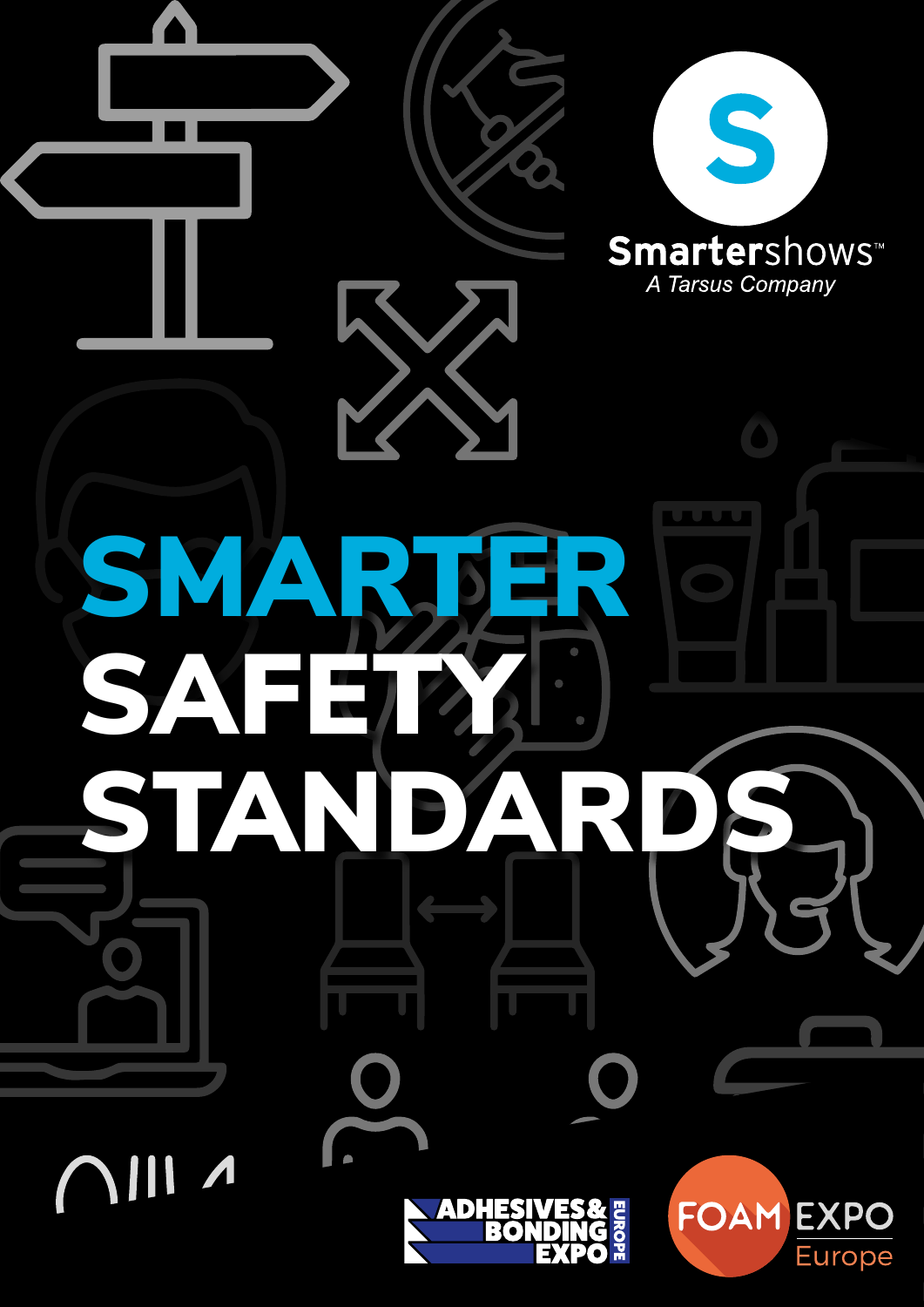

Λ

## RUNNING ADHESIVE & BONDING EXPO EUROPE / FOAM EXPO EUROPE SAFELY

## **In order to run the event following COVID-19, we have reviewed how our shows will operate and what practices we will need to put in place.**

We have developed the **Smarter Safety Standard** framework based on the operational guidelines produced by industry bodies, including SISO, IAEE, UFI and the AEO, that will be the basis for our Smarter Shows plan.

The health and safety of all of our event stakeholders will always be our highest priority and will guide every decision we make in the planning and scheduling of our events. We know that face-to-face events have been changed by COVID-19 and whilst we all continue to adapt, we want to reassure you that we will focus on:

- ► Working in partnership with Baden-Württember, event partners & Stuttgart Messe
- ► Carefully selecting event suppliers that can meet our health & safety criteria
- ► Creating alternative ways to participate for those unable to attend in person
- ► Supporting various industries as they rebuild their businesses; we will listen to and act on your feedback
- ► Delivering ROI to our customers; we will make sure the people you need to meet & do business with are at Adhesive & Bonding Expo Europe / Foam Expo Europe

*These guidelines will remain fluid in order to keep up with new information and medical advice as and when it comes to light.*

### **Our commitment is to run face-to-face events as safely as possible. When you participate you can expect:**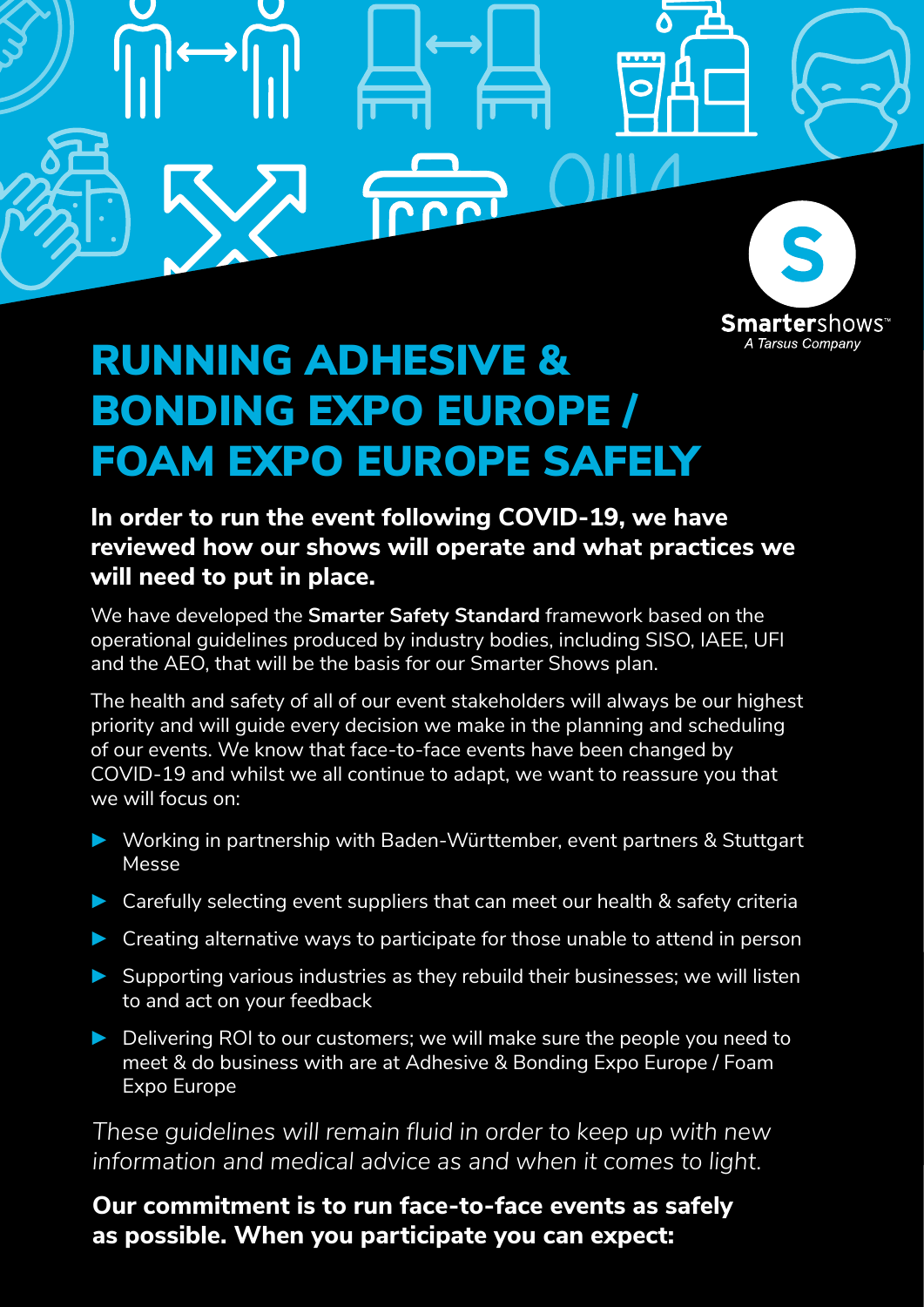# **REVISED EVENT FORMATS**

# $\begin{picture}(180,10) \put(0,0){\line(1,0){10}} \put(10,0){\line(1,0){10}} \put(10,0){\line(1,0){10}} \put(10,0){\line(1,0){10}} \put(10,0){\line(1,0){10}} \put(10,0){\line(1,0){10}} \put(10,0){\line(1,0){10}} \put(10,0){\line(1,0){10}} \put(10,0){\line(1,0){10}} \put(10,0){\line(1,0){10}} \put(10,0){\line(1,0){10}} \put(10,0){\line($

#### **PHYSICAL DISTANCING**

We will follow physical distancing & crowd density guidelines as directed by the local German authorities.



#### **REGISTRATION**

We will minimise waiting times and increase entry points at Adhesive & Bonding Expo Europe / Foam Expo Europe to facilitate quicker admittance to our events.



#### **FLOOR PLANNING**

We will increase aisle widths where and if necessary to help manage traffic.



#### **CONFERENCE AREAS**

Conference and meeting room seating at Stuttgart Messe will be set up to follow local distancing guidelines.



**ADDITIONAL STAFF** 

We will increase our show teams to ensure biosafety measures are adhered to and provide additional support where needed.

**FOOD & BEVERAGE**

Catering outlets will be designed to uphold health & safety precautions in line with local guidelines.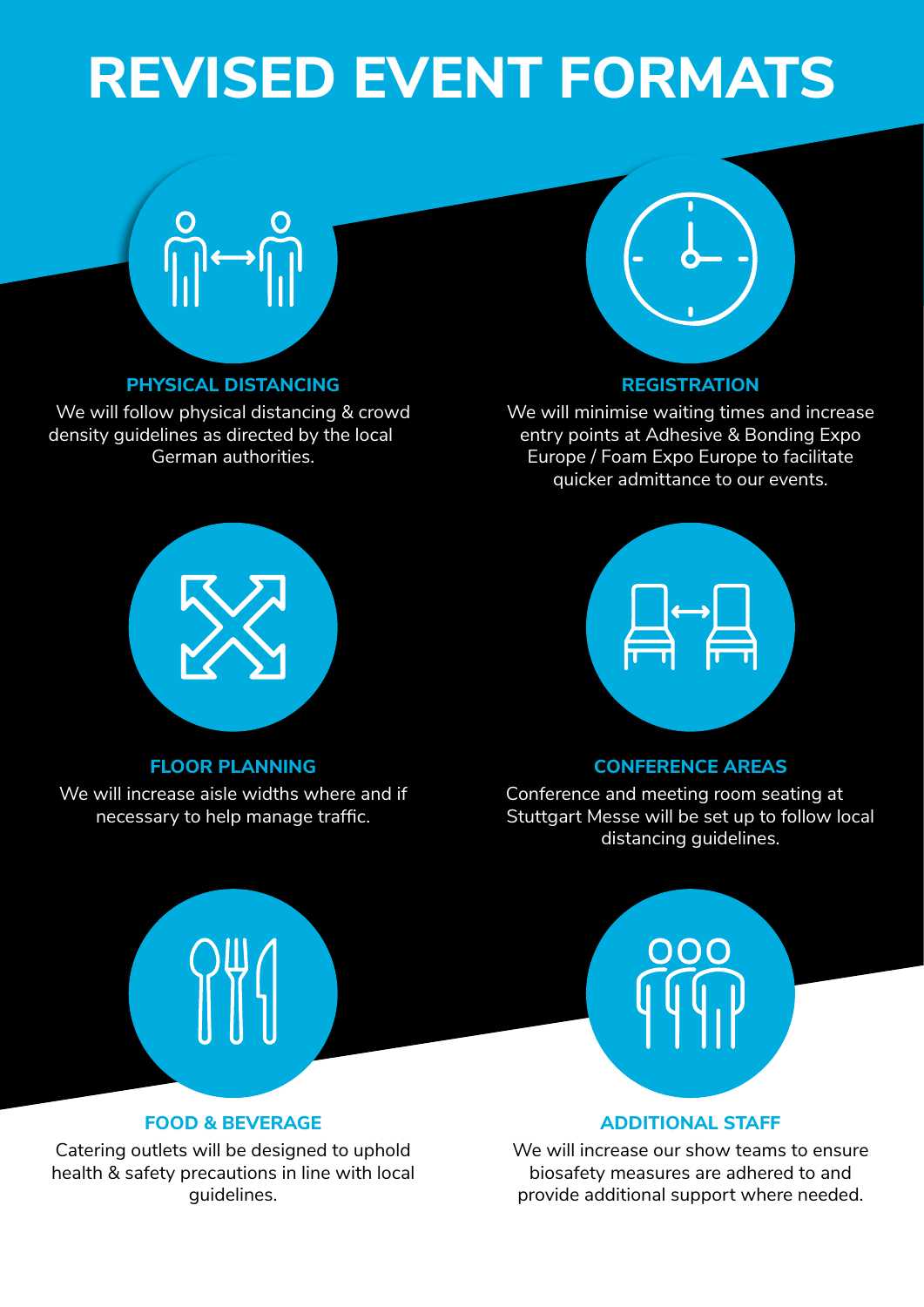# **INCREASED CLEANING & HYGIENE**



#### **VENUE DEEP-CLEAN**

Stuttgart Messe will be required to deepclean their facility prior to build-up and show open along with regular cleaning throughout the event.



#### **ENHANCED CLEAN SPACES**

Exhibitors will be encouraged to regularly clean their exhibit area; and to replace promotional materials with digital ones.



#### **HAND SANITISERS**

Stations will be positioned at key locations throughout Stuttgart Messe; exhibitors will be encouraged to provide hand sanitising points at their stand.



#### **WASTE MANAGEMENT**

Waste collection and removal will be increased during Adhesive & Bonding Expo Europe / Foam Expo Europe.



**PERSONAL CONTACT**

All attendees will be encouraged to maintain distances while networking and abstain from handshaking or other forms of physical contact.



#### **FACE MASKS**

We will take the necessary measures with regards to face coverings based on medical guidance at the time of the show.